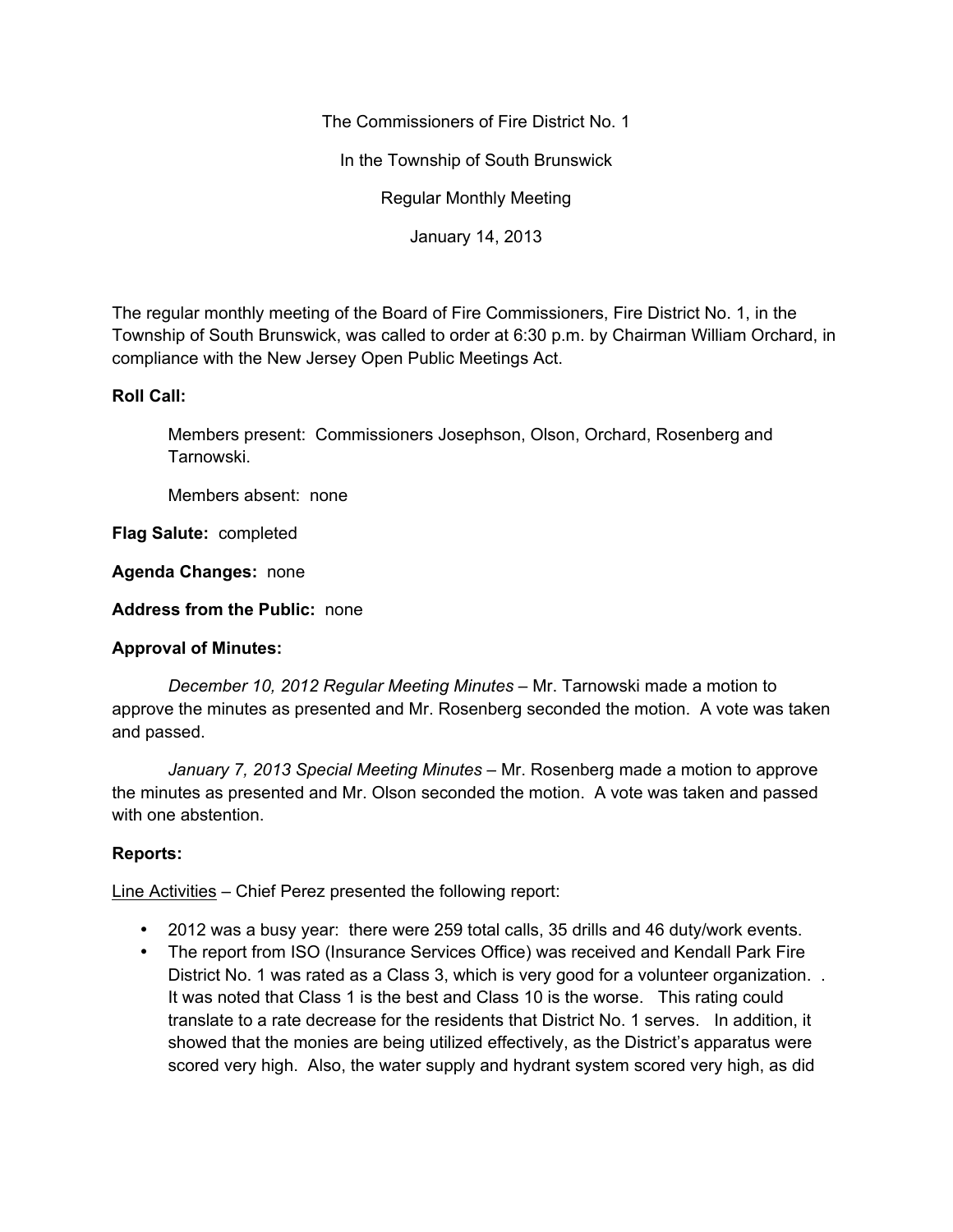dispatching. The Mayor and Township Council have already been informed of this rating and a press release will be put out to District 1's community. Everyone should be very proud of this accomplishment.

President – Mr. Corris reported that 2012 was a successful year: 12 members graduated from Firefighter No. 1 and several from Firefighter No. 1. The plan is to continue the trend and hopefully, improve on it. The Company will complete their settling into renovated Station 22.

Treasurer/Voucher List – Mr. Rosenberg read Resolution 13/14-1: Authorizing a Temporary Budget (file copy attached. Mr. Olson made a motion to approve the resolution and Mr. Tarnowski seconded the motion. A roll call vote was taken: Mr. Rosenberg-yes; Mr. Orchardyes; Mr. Josephson-yes, Mr. Tarnowski-yes and Mr. Olson-yes. The resolution passed unanimously.

Mr. Rosenberg stated that one check was added to the Voucher List: \$192.17 to Marlin Business Bank as the District's share of the copier lease. After review of the rest of the Voucher List, Mr. Tarnowski made a motion to approve the List, with the addition and Mr. Olson seconded it. A vote was taken and passed.

Secretary – Mr. Olson reported that two members are up for re-election.

Fire Coordinator – Mr. Perez reported the following:

- Both headlights on the Assistant Chief's were replaced by Ford , probably caused by moisture.
- All meters were calibrated by an outside company and one needed to be repaired.
- Based on a Workman's Comp audit, a reimbursement of about \$10K was received for the last two years. Subsequently the Workman's Comp premium payment amounts to about \$14K for this year.
- Wells Fargo provided new documents for signature by Board members.
- The signed and certified budget was received from the State.
- The Website is almost ready to go, however, there is an issue with the domain name. It is currently used by another person, who has been contacted, but not responded. If there is no response within the next few days, Mr. Braslow will be contacted to draft a letter requesting the domain name be given to the District. If that fails, the name will have to be changed. The site will be ready by the 2/1 deadline.
- The hats the District purchased for the Fire Company members were well received.

Chairman – Mr. Orchard made sure all the Commissioners had received their invitation to the upcoming Installation Dinner.